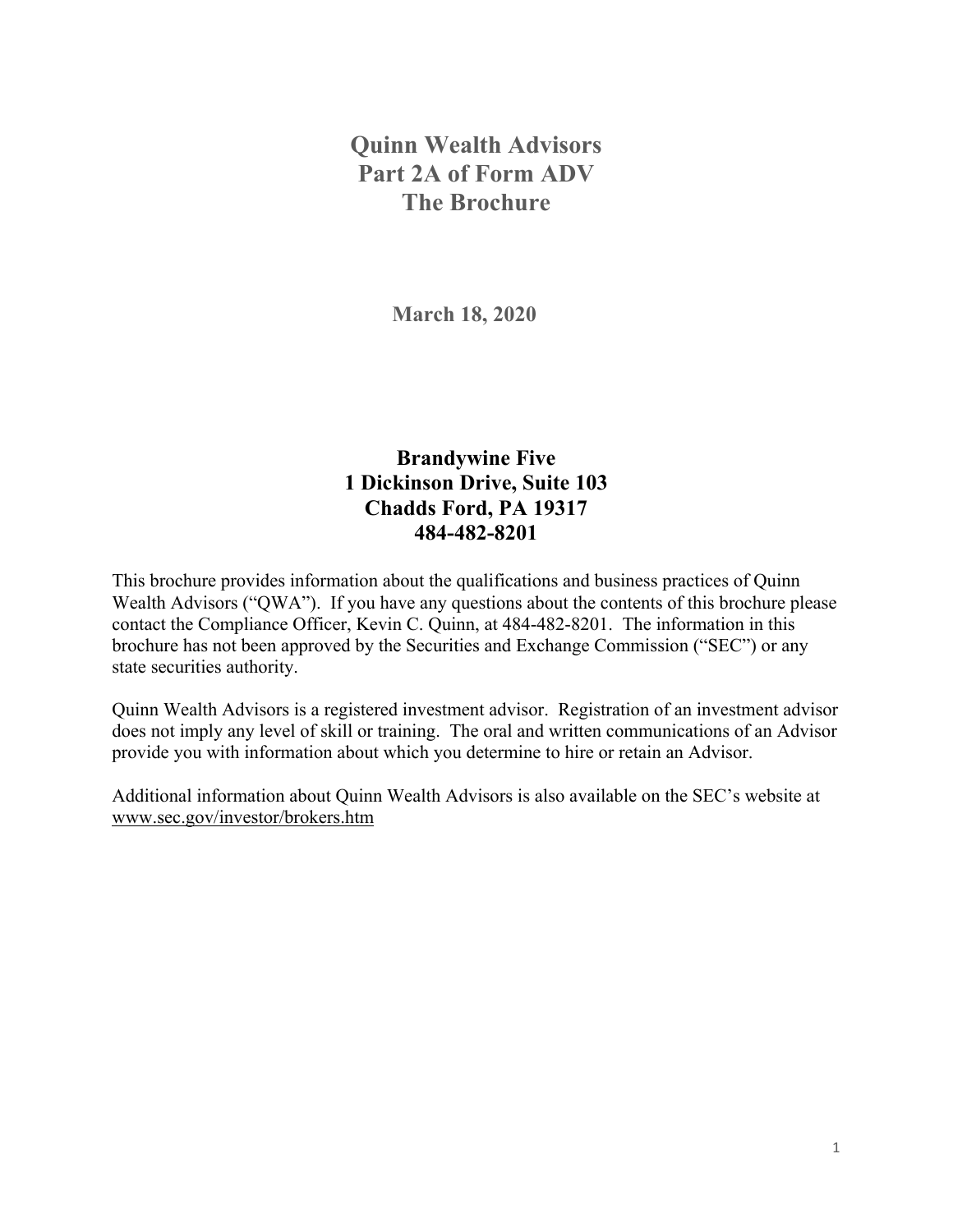### **Material Changes:**

### **Material Changes:**

On July 28, 2010, the Securities and Exchange Commission published "Amendments to Form ADV" which amends the disclosure document that we provide to clients as required by SEC rules.

 Pursuant to SEC rules, we will ensure that you receive a summary of any material changes to this and subsequent Brochures within 120 days of the close of our fiscal year (December 31<sup>st</sup>). We may further provide other ongoing disclosure information about material changes as necessary.

There has been one material change. Effective, March 31, 2020 Kevin Quinn will no longer be employed by DT Investment Partners, LLC. He will remain solely in the role as President and Chief Compliance Officer of Quinn Wealth Advisors, LLC.

At December 31, 2019, Quinn Wealth Advisors had discretionary assets under management of \$39,936,761. The company had managed non-discretionary assets of \$77,038. Total assets under management were \$40,013,799.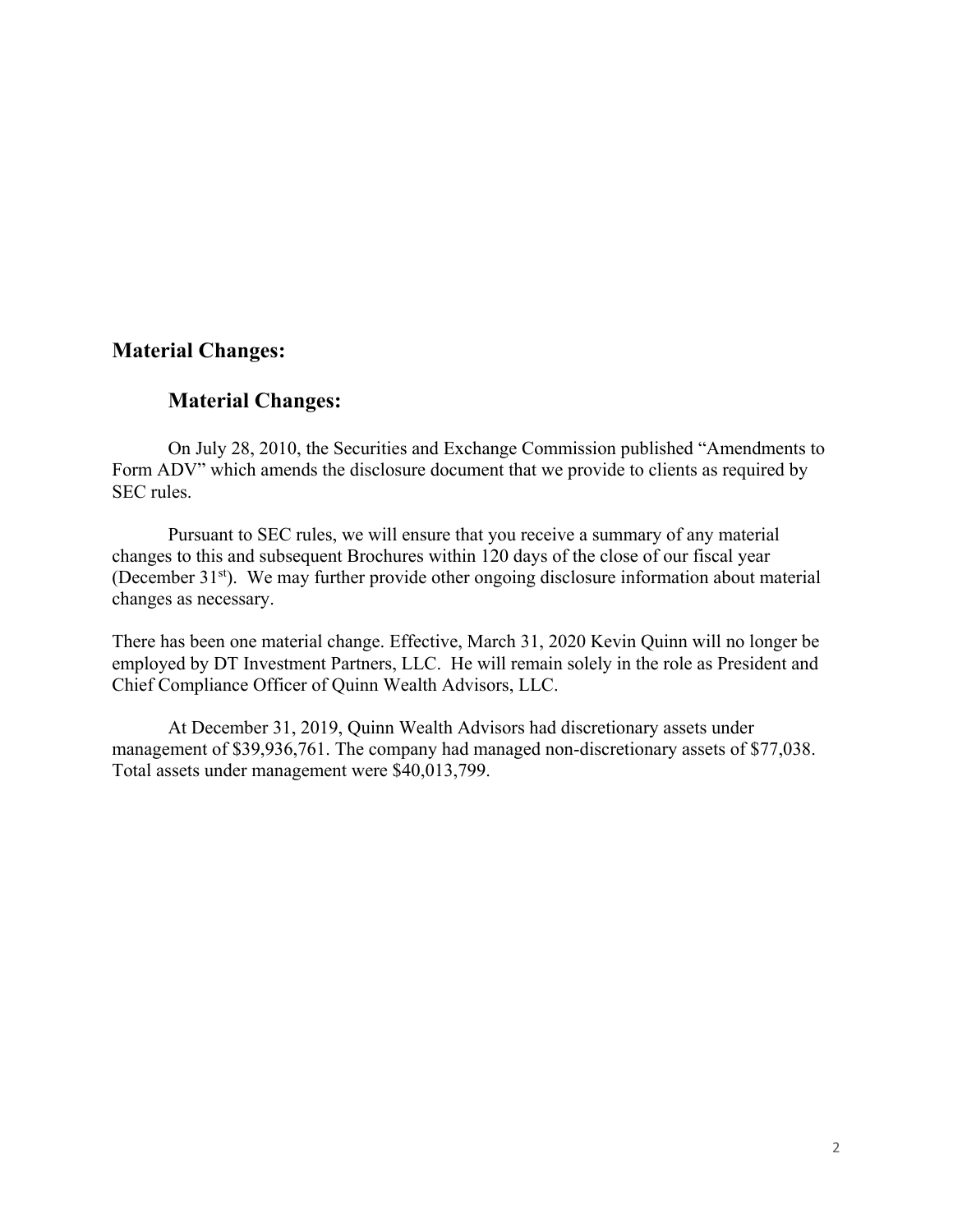# **Table of Contents**

| Code of Ethics, Participation or Interest in Client Transactions |  |
|------------------------------------------------------------------|--|
|                                                                  |  |
|                                                                  |  |
|                                                                  |  |
|                                                                  |  |
|                                                                  |  |
|                                                                  |  |
|                                                                  |  |
|                                                                  |  |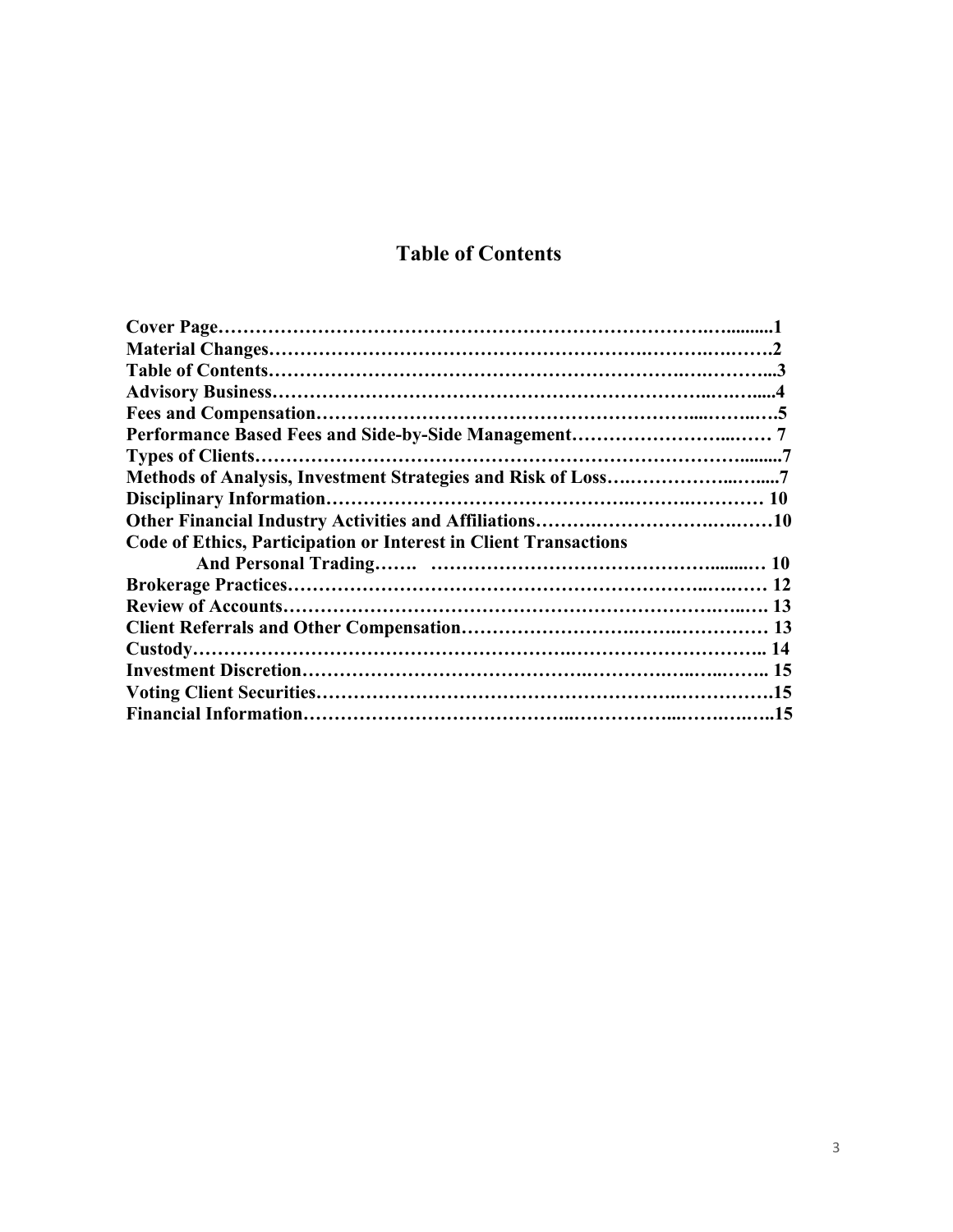### **ADVISORY BUSINESS**

Quinn Wealth Advisors (hereinafter, "QWA", "Advisor" or the "Firm") offers the following services as part of its advisory business:

#### **Investment Advisory Services**

Quinn Wealth Advisors is a separate series of Independent Wealth Partners, LLC ("IWP"), a Delaware series limited liability company. DT Investment Partners, LLC ("DTIP") is a Delaware limited liability company that is the LLC Manager of Independent Wealth Partners, LLC. Both Quinn Wealth Advisors and DT Investment Partners are registered investment advisers with the Securities and Exchange Commission. As a registered investment advisor with the Securities and Exchange Commission, QWA is subject to a fiduciary standard of care. Simply stated, investment recommendations by QWA must be in the best interest of its clients and client's interests always take precedence to those of QWA.

Quinn Wealth Advisors and DT Investment Partners, LLC have entered into a Management Services Agreement for the provision of administrative services and sub-advisory services by DTIP to QWA.

At December 31, 2019, Quinn Wealth Advisors had discretionary assets under management of \$39,936,761. The company had managed non-discretionary assets of \$77,038. Total assets under management were \$40,013,799.

 QWA offers advisory services to individuals, pension and profit sharing plans, trusts, estates, charitable organizations, corporations and other organizations on a discretionary and non-discretionary basis.

In addition, QWA may offer financial planning services to clients. Such services may include cash flow analysis, retirement planning and review of a client's 401k plans and asset allocations. To date these services are offered without a fee and without a financial planning contract and are designed to help clients develop a holistic approach to all of their investment planning which may include assets managed by QWA for a fee.

 Quinn Wealth Advisors believes that asset allocation among various asset classes offers the best opportunity to achieve investment success. QWA employs subadvisers, particularly its affiliate, DT Investment Partners, LLC, to provide Clients investment options and to manage assets on its behalf.

 QWA's mission is to deliver independent, Client-specific advice in helping each Client achieve their financial, retirement and investment goals. Even the most complex plans need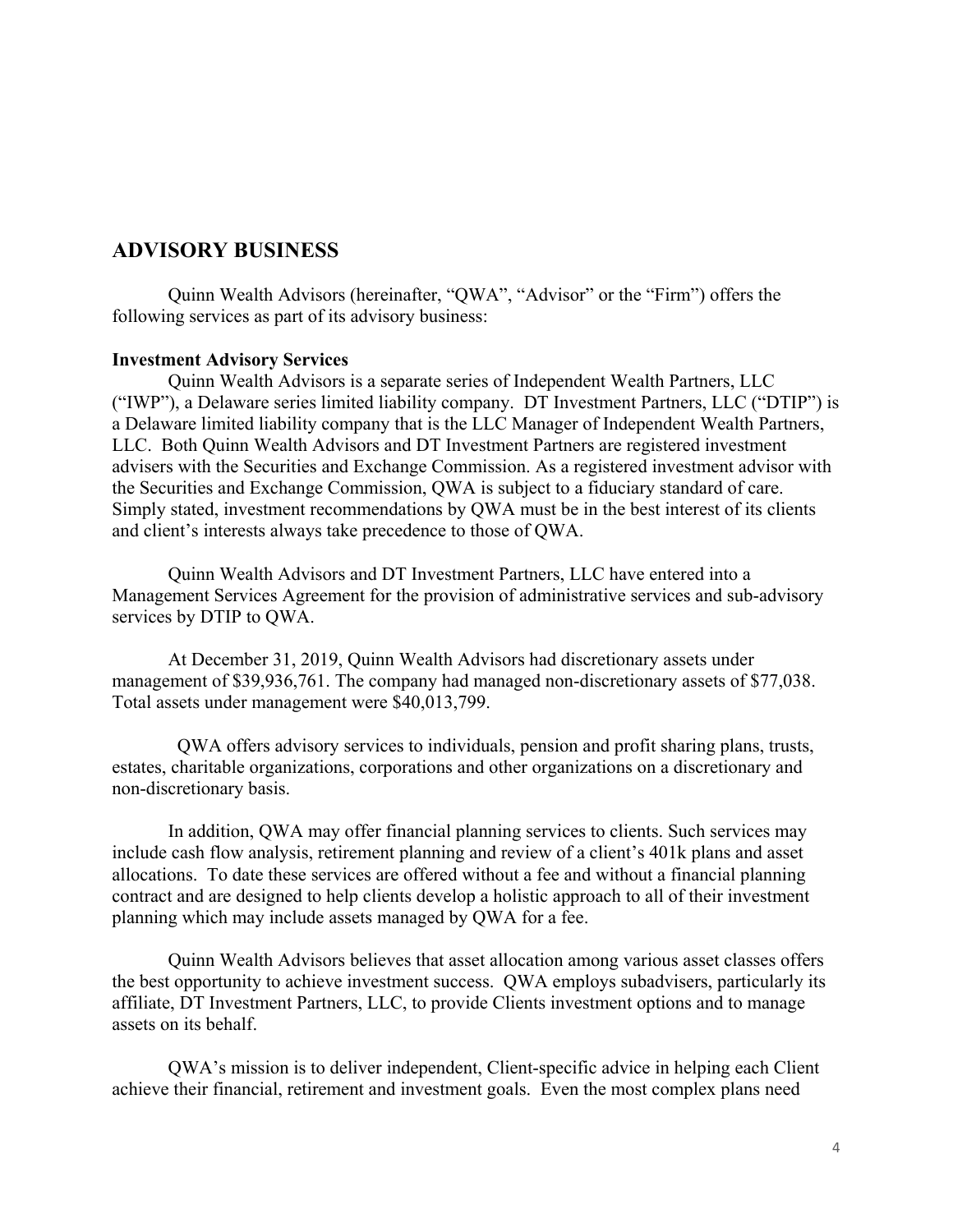clarity of purpose. Each Client's goals are specific to them and require a customized solution that best addresses their needs. Accordingly, QWA assists Clients in developing an appropriate Investment Policy Statement for assets under discretionary authority of the firm. The Policy is based on the Client's investment goals and objectives and risk tolerances. The firm provides coordination and administration of appropriate accounts and related asset transfers. The Investment Policy for each Client receives customized implementation which includes active tax and cost efficient portfolio management. The Client may impose modest restrictions regarding investment in certain securities.

 The firm provides continuous monitoring and management of the investment vehicles chosen to implement portfolio strategies. As necessary, Client portfolios are rebalanced or policies and strategies are modified if circumstances or Client objectives dictate. In addition to statements received from qualified custodians, Clients receive quarterly detailed written reports from QWA with respect to their investment portfolio. As requested, Clients may receive preliminary tax information (e.g. realized and unrealized gains/losses, interest and dividends received) to facilitate tax planning.

 Prior to engaging QWA to provide investment advisory services, the Client will be required to enter into an Investment Advisory Agreement with QWA setting forth the terms and conditions of the engagement, describing the scope of the services to be provided, and the portion of the fee, if any, that is due from the Client prior to QWA commencing services.

 A Client may terminate its investment advisory agreement upon written or verbal notice to QWA and is effective upon receipt. Upon termination, fees paid in advance will be prorated and any unearned portion thereof will be returned to the Client. The refund will be calculated based on the number of days remaining in the billing period after the date of termination. Fees paid in arrears will be pro-rated and any earned portion thereof will be due to QWA. The fee will be calculated based on the number of days during the billing period that the account was managed before the date of termination.

 Advisor will assist Clients with appointment of a qualified custodian to hold Client funds and securities. Advisor shall never hold Client funds or securities and shall be deemed to have custody solely because of its authority to deduct fees.

 Advisory recommendations are based on the Client's financial situation at the time the services are provided and are based on financial information disclosed by the Client to Advisor. Clients are advised that certain assumptions may be made with respect to interest and inflation rates and the use of past trends and performance of the market and economy. Past performance is in no way an indication of future performance. Further, Clients are advised that asset allocation does not assure profit or protect against loss in declining markets. As the Client's financial situation, goals, objectives or needs change, the Client must notify QWA promptly.

.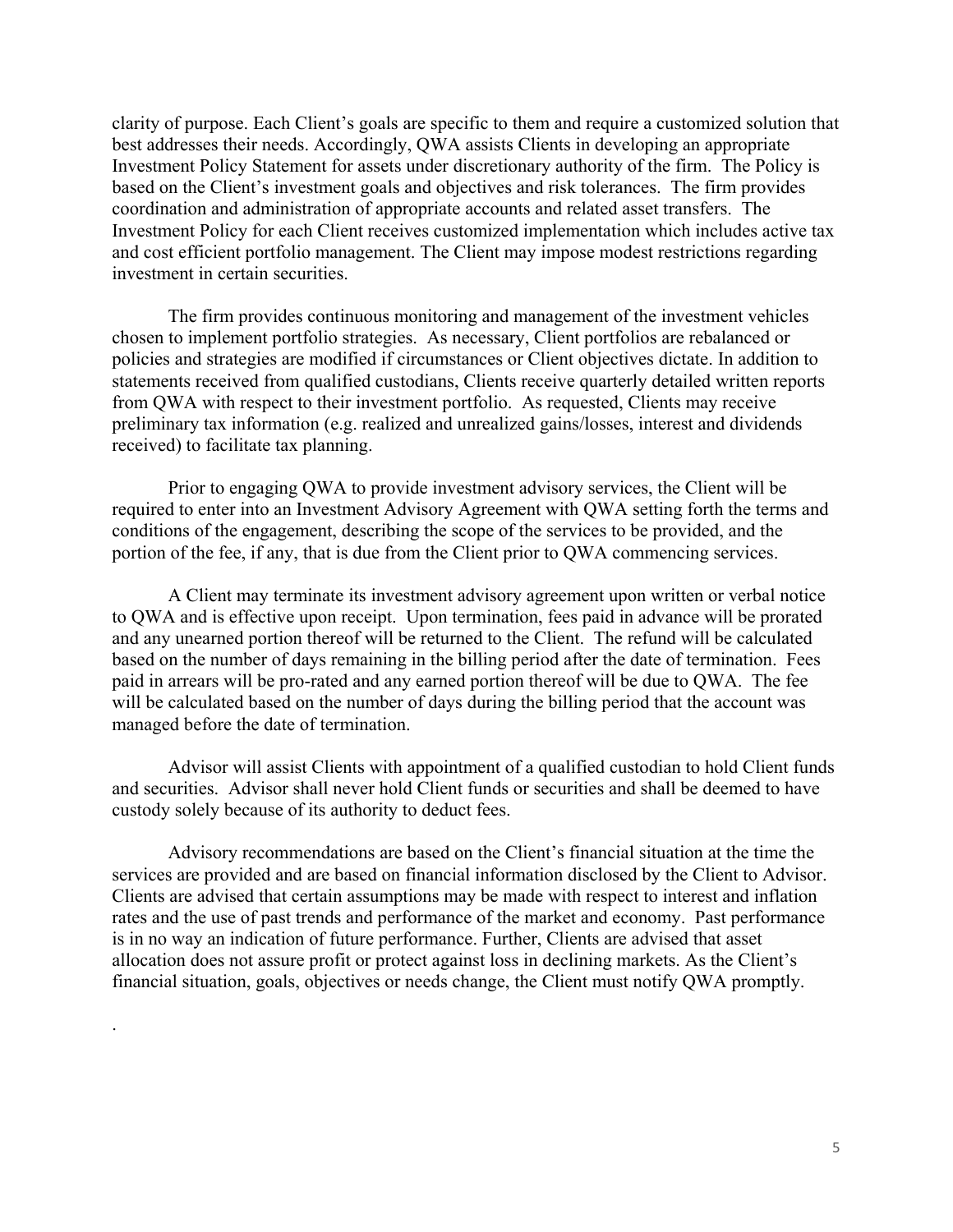### **FEES AND COMPENSATION**

**Investment Advisory Services Fees** – Listed below is the standard fee schedule based on assets under management for accounts managed by QWA directly.

Equity and Balanced Accounts:

| First \$1,000,000 | 1.25%      |
|-------------------|------------|
| Next \$4,000,000  | 1.00.%     |
| Next \$5,000,000  | $.75\%$    |
| $$10,000,000 +$   | Negotiated |

Fixed Income Only:

| First | \$1,000,000    | $.50\%$    |
|-------|----------------|------------|
| Next  | \$4,000,000    | .40%       |
| Next  | \$5,000.000    | .35%       |
|       | $$10,000,000+$ | Negotiated |

 The fees charged are calculated as described above, and are not charged on the basis of a share of capital gains upon, or capital appreciation of, the funds, or any portion of the funds of an advisory Client (15U.S.C. 80b-5(a)(1). Fees for accounts managed via a sub advisory relationship or third party platform will likely vary from the standard fee schedule and are negotiated directly with the Advisor or third party.

 As a general matter, fees are charged on a pro-rata basis quarterly in advance or in arrears, as mutually agreed upon with the Client and based on the closing market value of the account, including accrued interest, cash and cash equivalents, on the last day of the calendar quarter. Advisor generally receives Client permission to have fees deducted automatically from the qualified custodian account. Clients will be provided with a quarterly statement from the qualified custodian reflecting the deduction of the advisory fee.

 While it is the general policy of QWA to charge fees to its Clients in accordance with the fee schedules noted above, the fees are subject to negotiation and may vary from these schedules to reflect circumstances that may apply to a specific Client account. For example, fees may differ from those stated herein because of long-standing relationships, anticipated Client additions to assets under management, employee related accounts, changing market conditions, or for other reasons.

 In the event the Client provides notice of termination to the Advisor, the Advisor will prorate fees earned through the termination date and promptly refund any unearned fees to the Client.

#### **Additional Information Concerning Fees**

 Advice offered by Advisor may involve investments in stocks, bonds, Exchange Traded Funds (ETFs), Master Limited Partnerships ("MLPS"), hedge funds, and mutual funds. Clients are hereby advised that all fees paid to Advisor for investment advisory services are separate and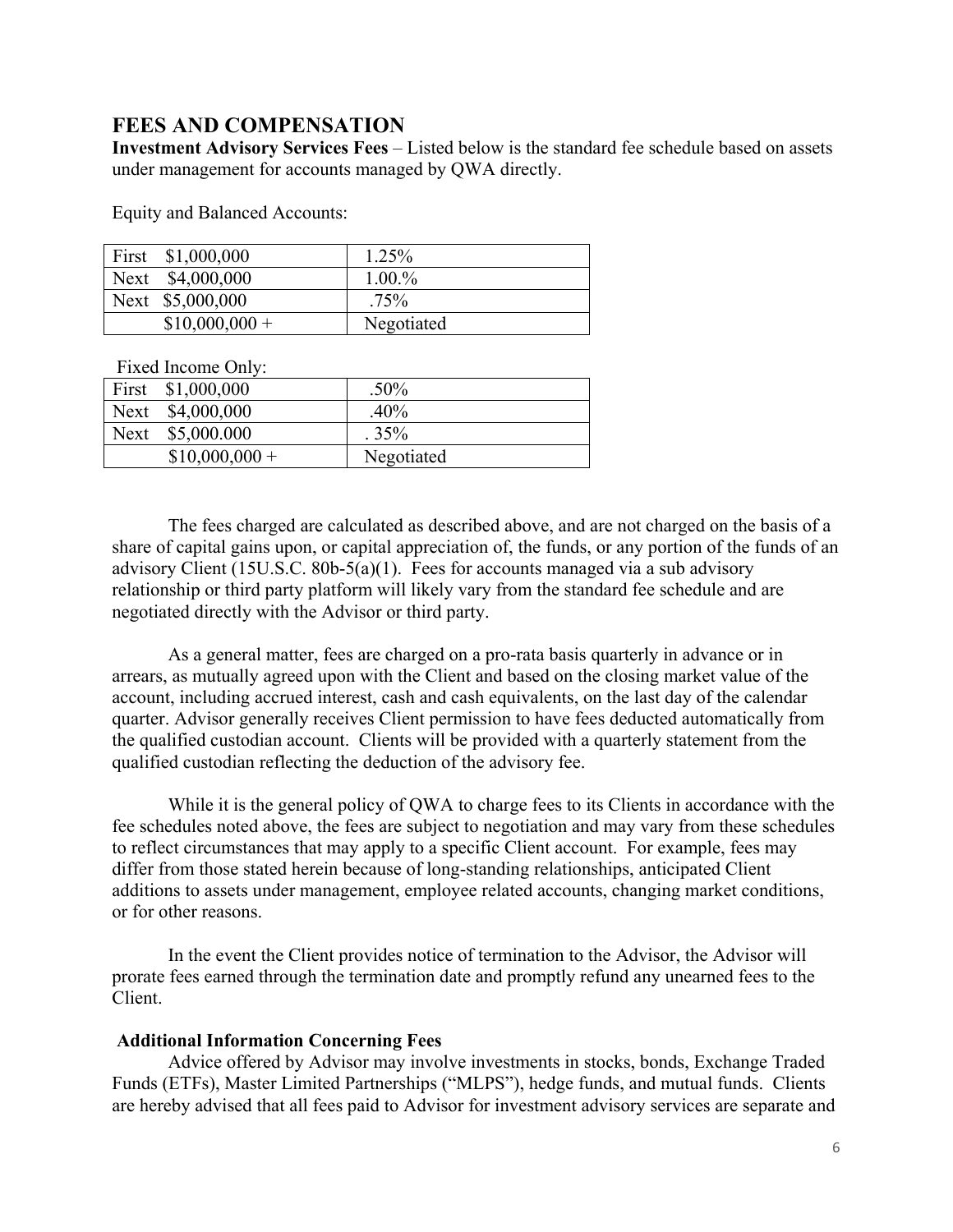distinct from the fees and expenses charged by ETFs, hedge funds and mutual funds (described in each fund prospectus) to their shareholders. These fees may include, but are not limited to, a management fee, upfront sales charges and other fund expenses. Further, there may be transaction charges involved with purchasing or selling of securities. Client will incur and Advisor does not share in any portion of the additional brokerage fees/transaction charges or custody fees imposed by the custodian holding the Client funds or securities. The Client should review all fees charged by money market funds, Advisor and others to fully understand the total amount of fees to be paid by the Client.

 A Client could invest in a mutual fund or ETFs directly without the services of the Advisor. In that case, the Client would not receive the services provided by Advisor which are designed, among other things, to assist the Client in determining which mutual funds or ETFs are most appropriate to the Client's financial condition, goals and objectives. Accordingly, the Clients should review both the fees charged by mutual funds or ETFs and the fees charged by Advisor to fully understand the total amount of fees to be paid by the Clients and to thereby evaluate the advisory services that are provided. Further information regarding brokerage can be found in Item 12.

#### **PERFORMANCE BASED FEES AND SIDE-BY-SIDE MANAGEMENT**

Adviser does not presently charge performance based fees for investment management.

#### **TYPES OF CLIENTS**

QWA provides investment advice primarily to individuals but may also solicit pension and profits sharing plans, trusts, estates or charitable organizations, corporations and Clients of introducing financial consultants, institutions or broker-dealers ("Sponsors"). In accounts that may be introduced to QWA by a Sponsor, the Client enters into agreements directly with both QWA and the Sponsor, or enters into an agreement solely with Sponsor or another entity that has an agreement with the Sponsor.

 QWA has established minimum investment size of \$100,000 for equities and \$250,000 for fixed income. QWA has reserved the right to make exceptions based on individual circumstances or potential opportunities.

### **METHODS OF ANALYSIS, INVESTMENT STRATEGIES AND RISK OF LOSS**

QWA employs its affiliate, DT Investment Partners, LLC, via a subadvisory agreement to help Clients achieve their investment objectives. DTIP employs an active management style that seeks to provide Clients with attractive risk-adjusted returns while balancing principal growth with income requirements in various market environments. DTIP and QWA strive for low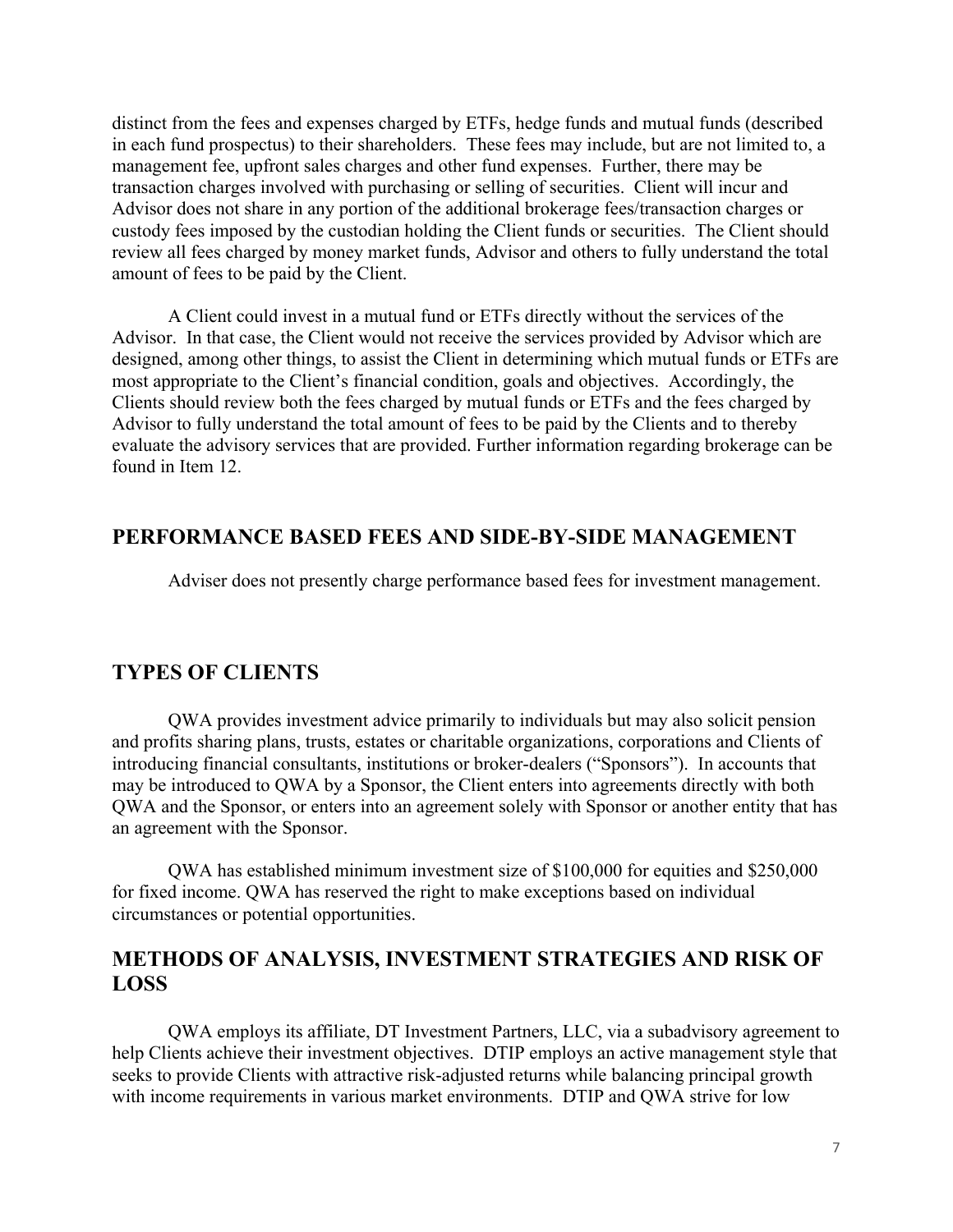volatility and consistent returns by stressing diversification and finding the optimal mix of asset classes for a Client's risk profile and return objectives. DTIP and QWA recognize the balance between income and growth is different for every Client. Accordingly, they offer a number of different investment strategies to correlate with an investor's tolerance for risk and investment objectives.

.

 QWA and its affiliate, DT Investment Partners, LLC utilize fundamental and technical analysis to tactically shift between asset classes to capture the benefits from both fundamental valuation changes and price momentum. The main sources of information used by the Advisor and subadvisor are financial magazines and newspapers, internet articles and news reports, research material prepared by others, corporate rating services, annual reports and filings with the Securities and Exchange Commission, as well as timing services and company press releases.

 The company may invest in equities (foreign and domestic, exchange listed or over-thecounter), warrants, commercial paper, certificates of deposit, Exchange Traded Funds ("ETFs"), master limited partnerships ("MLPS"), real estate investment trusts ("REITS") mutual fund shares and a variety of fixed income securities including US Treasuries, agencies, mortgage backed securities, corporate debt and municipal debt.

 Implementation of investment strategies may include long term purchases, short term (less than a year) purchases and trading securities (sold within 30 days). Trading activity is driven by the firm's regular review of proprietary asset allocation models and "buy/sell" signals associated with performance of various asset classes as a result of fundamental and technical analysis. More frequent trading could result in a Client incurring additional brokerage commissions or fees that may reduce net investment performance.

 After reviewing a Client's investment objectives and tolerance for risk, Clients execute an Investment Policy Statement that selects one of the following investment strategies:

- 1. *Ultra Conservative Growth and Income*: Seeks high current income with very modest growth of capital. While income and capital preservation are the primary focus, the portfolio will seek to provide growth of capital (excluding current income) equal to inflation, as measured by the Core Consumer Price Index – "CPI". This portfolio will generally have a high weighting to cash and traditional fixed income and a low weighting to equity related strategies. The Ultra Conservative investment objective is equivalent to an ultra-low risk profile.
- 2. *Ultra Conservative Plus Growth and Income:* Seeks high current income with only modest growth of capital. While income and capital preservation are the primary focus, the portfolio will seek to provide growth of capital (excluding current income) equal to inflation (core CPI). This portfolio will generally have more fixed income and cash than risk based assets. Risk based assets will not exceed 50% of the portfolio. Ultra Conservative Plus Investment objective is designed for an investor with a low risk profile with a limited need for growth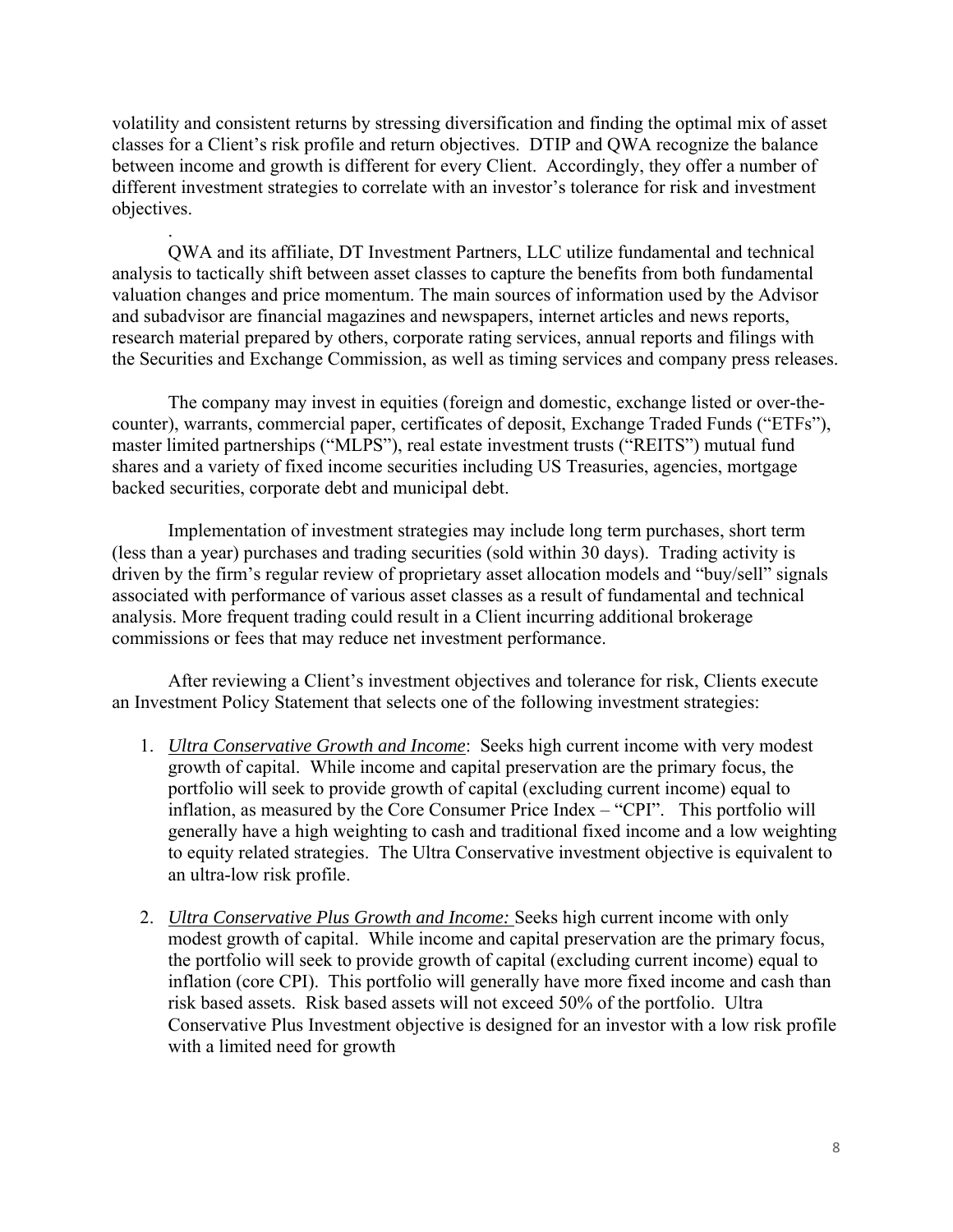- 3. *Dividend Focus*: Seeks to provide stable consistent and relatively higher current income. The Portfolio is built around a long-term strategic, U.S. Large Cap stock sector allocation that typically includes investments in select sectors of the S&P 500. The Portfolio is mainly invested in common stock, preferred stocks, master limited partnerships and bonds that are appropriate proxies for the above mentioned sectors. The Dividend Focus Investment objective is designed for an investor with a desire for income and a higher tolerance for risk.
- 4. *Conservative Growth and Income*: Seeks high current income with modest growth of capital. While income and capital preservation are the primary focus, the portfolio will seek to provide growth of capital (excluding current income) equal to inflation ("CPI"). This portfolio will generally have a high weighting to cash and traditional fixed income and a lower weighting to equity related strategies. The Conservative investment objective is equivalent to a low risk profile.
- 5. *Moderate Growth and Income*: Seeks growth of capital as well as current income. The portfolio will invest across diversified strategies specializing in fixed income, equity, real assets, and private investments with relatively equal weightings between equity and fixed income related strategies. The Moderate investment objective is equivalent to a balanced, medium risk profile.
- 6. *Aggressive Growth*: Seeks maximum growth of capital. This portfolio will generally utilize a high weighting to equity-related strategies and a low weighting to fixed income related strategies. The Aggressive investment objective is equivalent to a high risk profile.
- 7. *Fixed Income Only:* Seeks to preserve principal value, maintain adequate liquidity to meet Client demands, and maximize total return. This portfolio will generally utilize investment grade cash and fixed income securities such as US Treasuries, agencies, municipal bonds, agency mortgage-backed securities and corporate debt. The Fixed Income Only investment objective is equivalent to a very low risk profile.

There are a number of risks associated with the various strategies offered by the Advisor. Generally, Clients are subject to stock market risk, which is the chance that stock prices overall will decline. Stock markets tend to move in cycles, with periods of rising prices and falling prices. Such risk may vary based on the percentage of stocks owned in a given strategy.

There are risks involved with investing in ETFs, including possible loss of money. Index based ETFs are not actively managed. Actively managed ETFs do not necessarily seek to replicate the performance of a specified index. Both index-based and actively managed ETFs are subject to risks similar to stocks including those related to short selling and margin maintenance.

 Bonds are subject to interest rate risk, which is the chance that bond prices overall will decline because of rising interest rates. Interest rate risk will vary based on the percentage of bonds owned in a given strategy. In addition, long-term bonds have a higher interest rate risk and are much more sensitive to interest rate changes than are the prices of short-term bonds.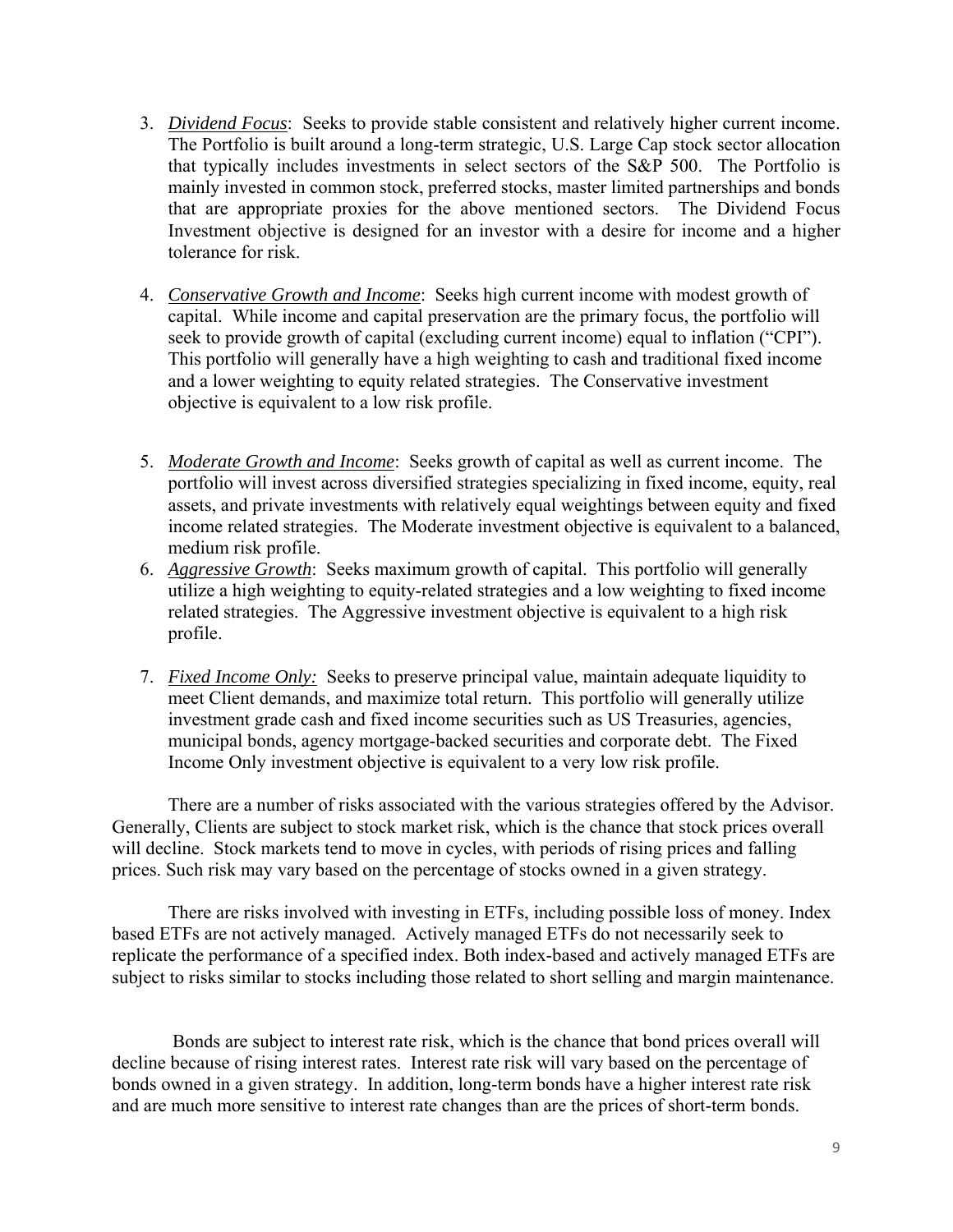Bonds are also subject to credit risk, the chance that a bond issuer will fail to pay interest and principal in a timely manner or, that negative perceptions of the issuer's ability to make such payments will cause the price of that bond to decline. Finally, some bonds may be subject to call risk. This is the chance that in a declining interest rate environment the issuer of a bond will repay or call securities with higher coupons before their maturity dates.

 In addition, investments in specific asset classes entail different investment risks. For example, small cap stocks tend to be more volatile than large or mid-cap stocks. International stocks and emerging markets include risks due to currency fluctuations, foreign taxes, political instability and possibility of illiquid markets. Real estate investing includes risks such as declines in the value of real estate, changing economic conditions, tax laws or property taxes. Commodities' investing is also highly volatile and subject to changing economic conditions and the vagaries of speculators among other risks. Market Neutral and Long/Short strategies entail potential liquidity risks and frequently higher fees.

**Finally, the strategic or tactical asset allocations employed by the Advisor do not assure profit or protect against loss in declining markets.** 

## **DISCIPLINARY INFORMATION**

 Neither QWA nor any of its officers or employees has been involved in any legal or disciplinary action with any federal or state statutory or regulatory agency. Likewise, neither the firm nor its officer or employees have ever been subject to disciplinary action by self-regulatory organizations.

## **OTHER FINANCIAL INDUSTRY ACTIVITIES AND AFFILIATIONS**

As indicated, QWA is a separate series of Independent Wealth Partners, LLC, a Delaware Series limited liability company. DT Investment Partners is a Delaware limited liability company that is the LLC Manager of Independent Wealth Partners, LLC. Further, Jonathan Smith, John Blair and Andrew Zimmerman are all Class A partners of DTIP and owners of Independent Wealth Partners. .

# **CODE OF ETHICS, PARTICIPATION OR INTEREST IN CLIENT TRANSACTIONS AND PERSONAL TRADING**

Advisor's employees may buy or sell for themselves securities that they also recommend to Clients. This can create an inherent conflict of interest. QWA has addressed this potential conflict in its Code of Ethics. The Code of Ethics defines certain policies adopted by the Advisor that relate to personal trading and business practices of employees to ensure that the Advisor resolves any such conflicts in favor of Clients.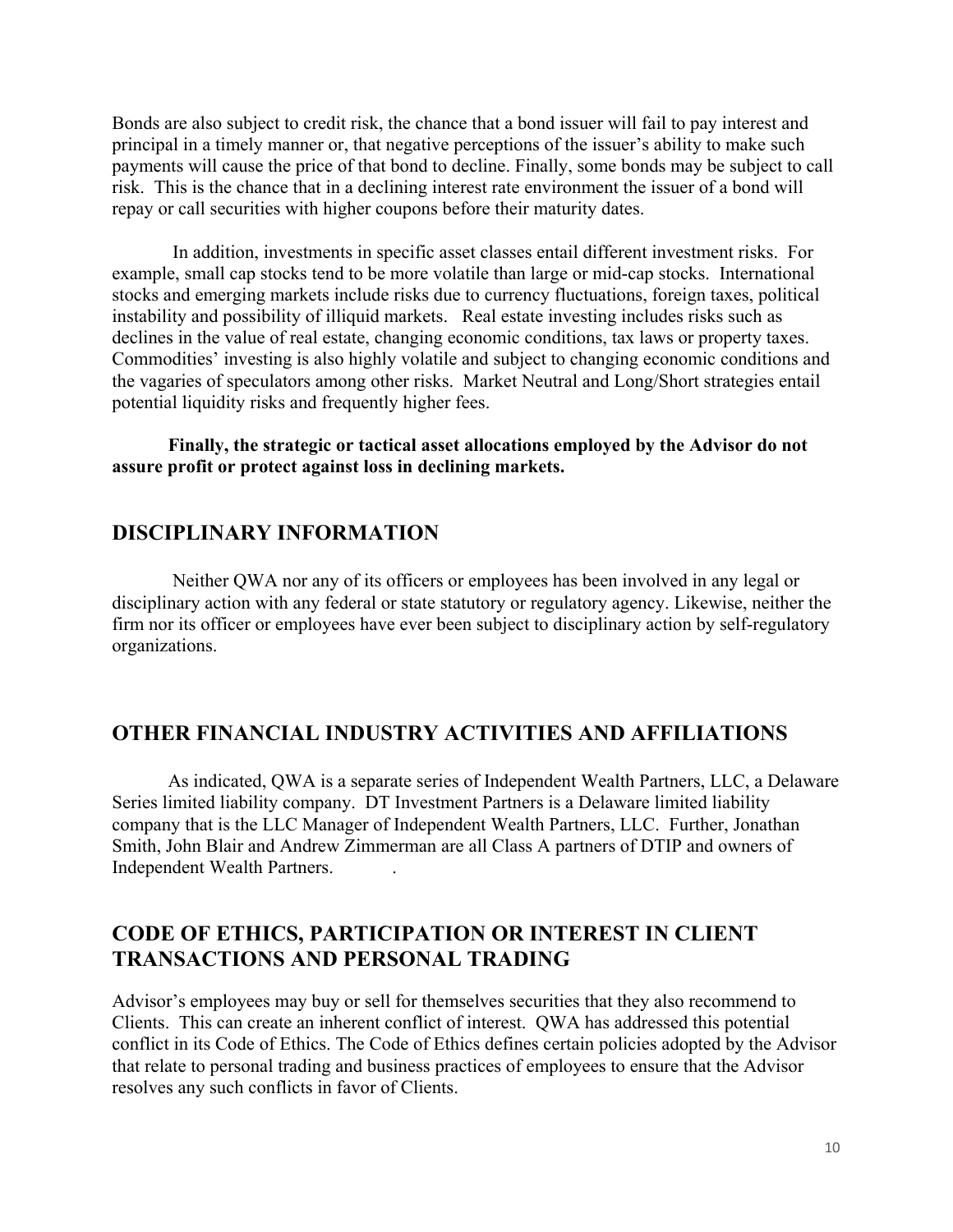#### *Code of Ethics*

QWA has adopted a Code of Ethics based on the principle that all Advisory representatives and certain other persons of QWA have a fiduciary duty to place the interest of the Client ahead of their own and QWA's. This Code of Ethics applies to all "access persons". "Access persons" are all employees, directors, officers, or members of QWA who:

- Have access to nonpublic information regarding advisory Clients' purchases or sales of securities.
- Are involved in making securities recommendations to advisory Clients.
- Have access to nonpublic recommendations or portfolio holdings of Clients.

Access persons must avoid activities, interests, and relationships that might interfere with making decisions in the best interests of QWA's advisory Clients. QWA has established the following restrictions in order to ensure its fiduciary responsibilities:

- QWA emphasizes the unrestricted right of the Client to specify investment objectives, guidelines, and/or conditions on the overall management of their account. QWA's standard investment process begins with reviewing applicable state statutes, investment policy, and permitted investment language provided by the Client.
- Access persons or their immediate family members shall not buy or sell securities for their personal portfolio(s) where their decision is derived in whole or in part, by reason of the associated person's employment, unless the information is also available to the investing public on reasonable inquiry. No associated person of the Firm shall prefer his or her own interest to that of the advisory Client.
- QWA's and its access persons generally may not purchase and sell securities being considered for, or held by Client accounts without pre-clearance by the Firm's Compliance Officer. Moreover, if the security is a thinly traded security (with average daily volume below 100,000 shares per day) investment personnel may be subject to a blackout period from trading in such securities.
- QWA or individuals associated with the Firm may buy or sell for their personal accounts investment products identical to those recommended to Clients. It is the expressed policy of QWA that no person employed by the Firm may enter an order to purchase or sell any security prior to a transaction being implemented for an advisory account (in accordance with standard "front running" guidelines), and therefore, preventing such employees from benefiting from transactions placed on behalf of advisory accounts. Further, employees may sign investment management agreements with the Company and elect similar investment strategies as those available to Clients. When effectuating transactions for various investment strategies, QWA ensures that no employee accounts receive executions on a basis more favorable than the executions for Clients.
- QWA and its employees generally may not participate in private placements or initial public offerings (IPOs) without pre-clearance from the Firm's Compliance Officer.
- The Firm requires that all individuals must act in accordance with all applicable federal and state regulations governing registered investment advisory practices.
- Records will be maintained of all securities bought or sold by the Firm, access persons of the Firm, and related entities. Mr. Quinn will review these records on a regular basis.
- Any individual not in observance of the above may be subject to termination.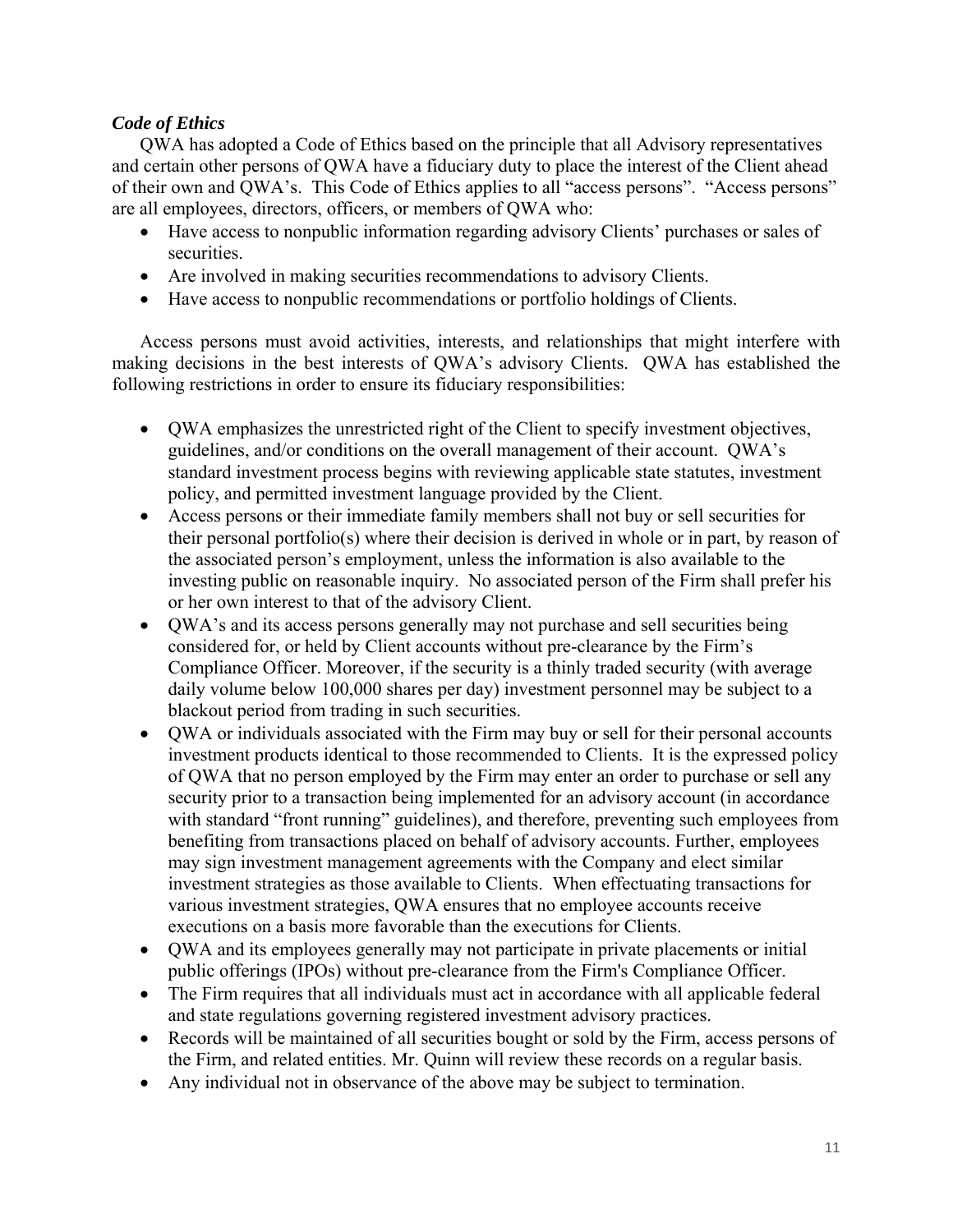In addition, QWA maintains additional policies with respect to confidentiality, receipt of gifts by employees, prohibitions regarding solicitation of gifts and prohibitions regarding "pay to play" practices as part of this Code of Ethics in order to ensure the fiduciary duty of placing Client's interests ahead of QWA's or its employees. A copy of QWA's Code of Ethics policy is available to Clients upon request.

# **BROKERAGE PRACTICES**

#### *INVESTMENT OR BROKERAGE DISCRETION*

Pursuant to and subject to limitations of the agreements under which QWA provides investment management services, QWA generally has authority to determine, without obtaining specific Client consent, the securities to be bought and sold for Client accounts, including the amounts of such securities, price at which to transact and to negotiate transaction costs. Such authority may be subject to Client directions relating to trade executions.

#### *SUGGESTION OF BROKERS TO CLIENTS*

QWA is given trading authorization by its Clients to purchase or sell certain types of securities, within specified limitations, as agreed upon from time to time with its Clients. The broker-dealer to be used may or may not be specified by the Client. Where the broker-dealer is the custodian, QWA may or may not execute a trade away from the broker. QWA will suggest broker-dealers and/or custodians to Clients who request such recommendations. Clients have the final choice as to a selection. In selecting or recommending broker-dealers, QWA does not consider Client referrals received from broker-dealers. It is QWA's policy to seek best execution when executing transactions on behalf of Clients. Best execution consists of obtaining the most favorable result, considering the full range of services provided, under the prevailing market conditions. Best execution is not necessarily measured by the circumstances surrounding a single transaction but may be measured over time through multiple transactions. In selecting a specific broker/dealer to execute a transaction, QWA may consider any one or more of the following factors, based on the specific circumstances of the transaction: size of the order, price of the security, execution difficulty, liquidity of the security, market and exchange conditions, macro-economic conditions, current news events, order flow information, speed of execution desired, broker willingness to commit capital and minimize trading costs associated with implementing an investment decision and commission cost.

When QWA decides to purchase or sell the same security for multiple Clients, QWA may, consistent with its obligation to seek best execution, aggregate Client orders in an effort to achieve a timely, equitable or efficient execution. QWA has adopted trade rotation policies designed to ensure that trade orders for the purchase or sale of securities are communicated in a manner and sequence that is fair and equitable for all Clients. The process generally includes the use by the investment team of a trade rotation list that determines the sequence in which trade orders are communicated to broker-dealers. From time to time, Clients may instruct QWA to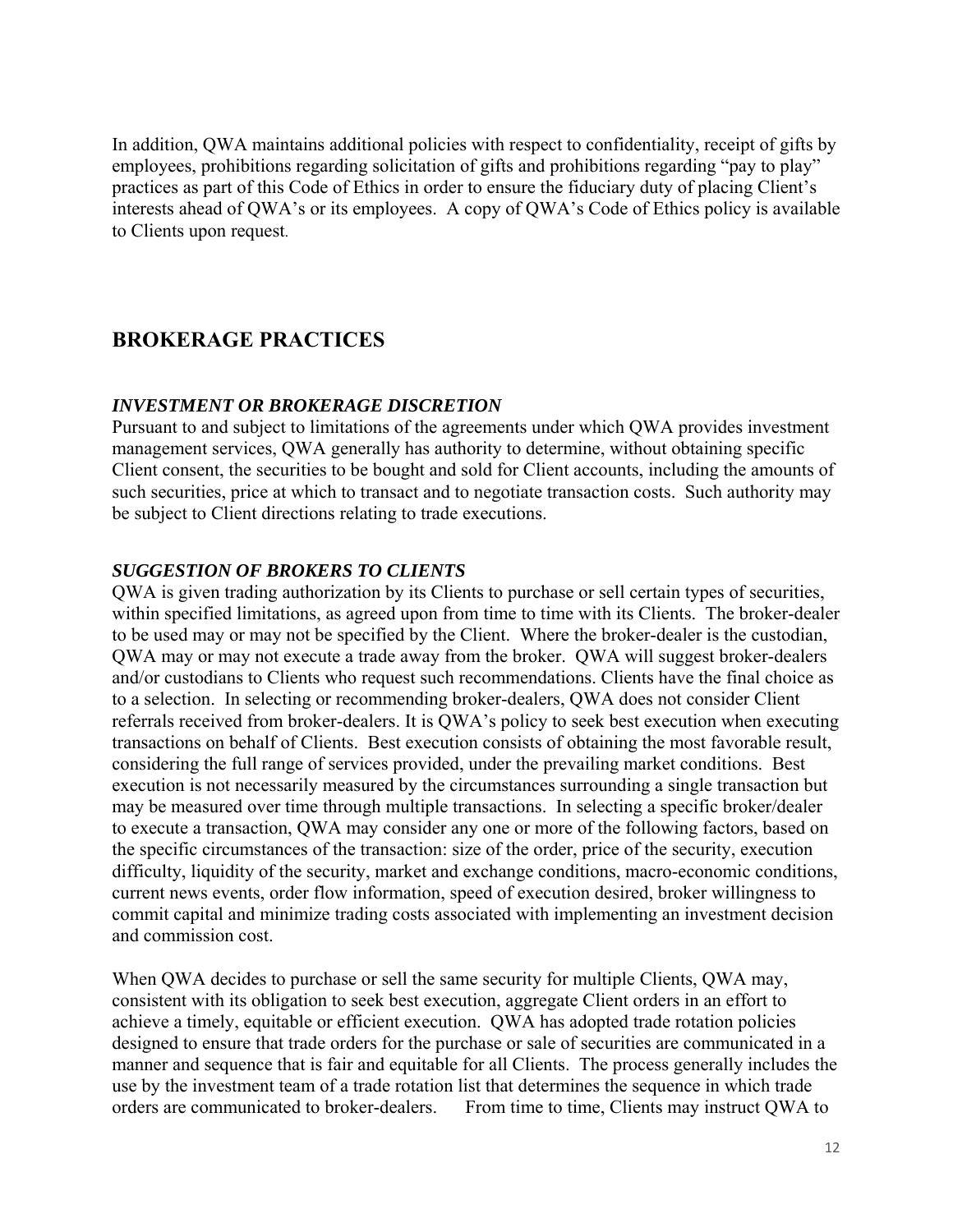direct brokerage to particular broker-dealers. In such circumstances, QWA will seek to achieve best execution of securities trades; however, there is no guarantee that best execution can be achieved under such circumstances. As such, these Clients may pay higher commission costs, transactions costs or other fees than other QWA Clients who have not given such an instruction.

QWA employs subadvisors, most notably its affiliate, DT Investment Partners LLC, to provide direct investment management on behalf of QWA clients. On a periodic basis QWA requires DT Investment Partners to complete a due diligence questionnaire. In this document DT Investment Partners makes representations and assurances to QWA regarding best execution and other trading practices of DTIP on behalf of QWA clients that assures QWA's representations are accurate.

Firms may charge commissions (ticket charges) for executing Advisor's transactions. With respect to investment advisory accounts, Advisor does not receive any part of these separate charges and transaction costs are not absorbed by Advisor, as described earlier.

Advisor participates in the institutional advisor program ("the Program") offered by TD Ameritrade Institutional. TD Ameritrade Institutional is a division of TD Ameritrade, Inc., member FINRA/SIPC/NFA ("TD Ameritrade"), an unaffiliated SEC- registered broker-dealer and FINRA member. TD Ameritrade offers to independent investment advisors services which include custody of securities, trade execution, clearance and settlement of transactions. Advisor receives some benefits from TD Ameritrade through its participation in the Program. (Please see the disclosure under "Client Referrals and Other Compensation" below)

# **REVIEW OF ACCOUNTS**

Mr. Quinn reviews all accounts internally at least weekly for cash balances and annually for a complete review. More frequent reviews may occur due to the Client's individual circumstances, economic conditions, or general factors affecting the financial markets. The Advisor attempts to schedule meetings with Clients at least on an annual basis or more frequently if desired by the Client or if circumstances warrant.

QWA will provide to each Client a quarterly report in addition to reports received from the qualified custodian. Such reports generally include a performance analysis and quarterly Client letter/commentary.

# **CLIENT REFERRALS AND OTHER COMPENSATION**

As disclosed under "Brokerage Practices", Advisor participates in TD AMERITRADE's Institutional customer program and Advisor may recommend TD AMERITRADE to Clients for custody and brokerage services. There is no direct link between Advisor's participation in the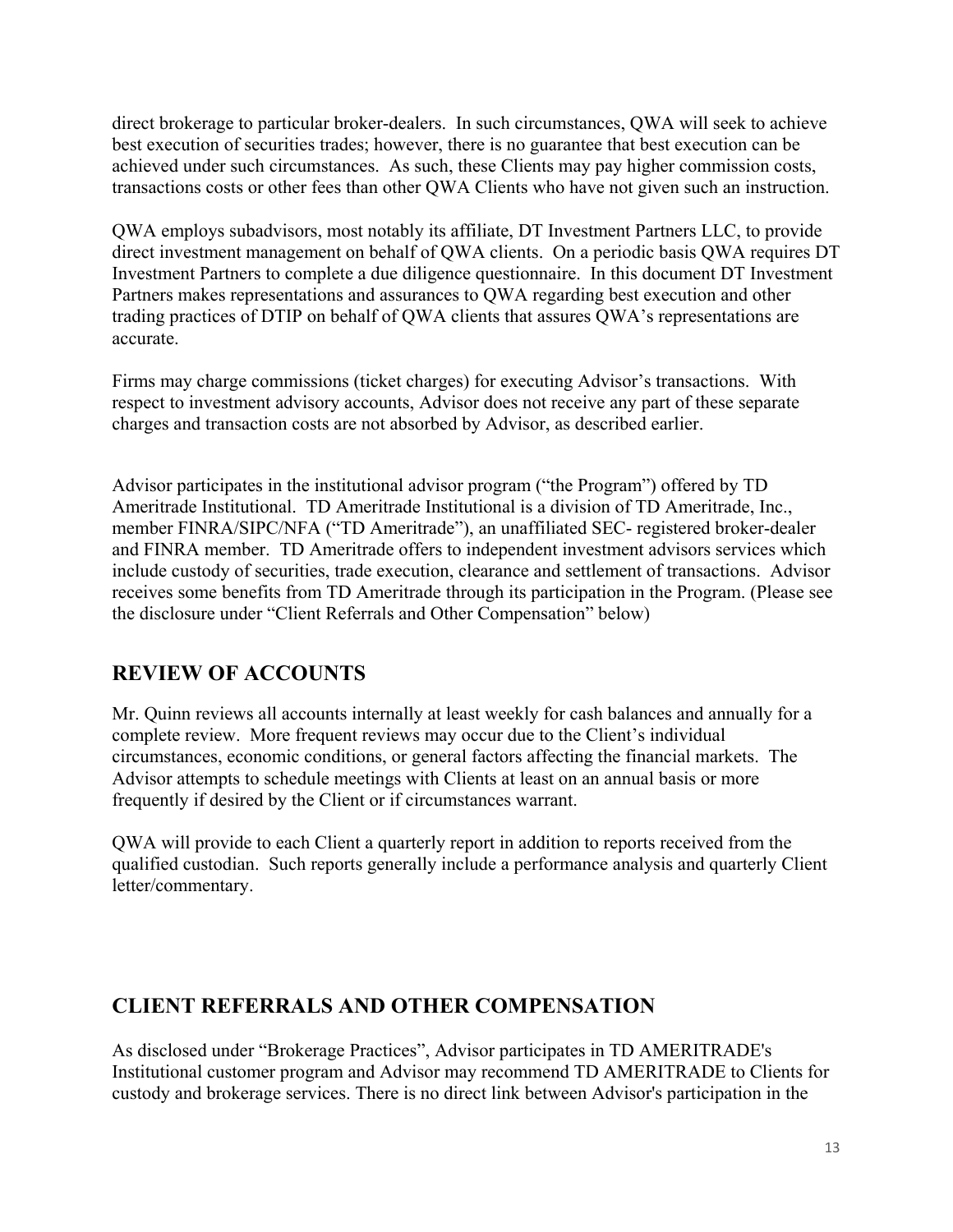program and the investment advice it gives to its Clients, although Advisor receives economic benefits through its participation in the program that are typically not available to TD AMERITRADE retail investors. These benefits include the following products and services (provided without cost or at a discount): receipt of duplicate Client statements and confirmations; research related products and tools; consulting services; access to a trading desk serving advisor participants; access to block trading (which provides the ability to aggregate securities transactions for execution and then allocate the appropriate shares to Client accounts); the ability to have advisory fees deducted directly from Client accounts; access to an electronic communications network for Client order entry and account information; access to mutual funds with no transaction fees and to certain institutional money managers; and discounts on compliance, marketing, research, technology, and practice management products or services provided to Advisor by third party vendors. TD AMERITRADE may also have paid for business consulting and professional services received by Advisor's related persons. Some of the products and services made available by TD AMERITRADE through the program may benefit Advisor but may not benefit its Client accounts. These products or services may assist Advisor in managing and administering Client accounts, including accounts not maintained at TD AMERITRADE. Other services made available by TD AMERITRADE are intended to help Advisor manage and further develop its business enterprise. The benefits received by Advisor or its personnel through participation in the program do not depend on the amount of brokerage transactions directed to TD AMERITRADE. As part of its fiduciary duties to Clients, the firm endeavors at all times to put the interests of its Clients first. Clients should be aware, however, that the receipt of economic benefits by Advisor or its related persons in and of itself creates a potential conflict of interest and may indirectly influence Advisor's choice or recommendation of TD AMERITRADE for custody and brokerage services.

#### *USE OF UNAFFILIATED SOLICITORS*

The Advisor may pay referral fees (non-commission) to independent solicitors (non-registered representatives) for the referral of their Clients to the Adviser in accordance with Rule 206 (4)-3 of the Investment Advisers Act of 1940. Advisor's solicitation fees will not result in higher costs to the Client. In this regard, the Advisor will maintain Solicitors Agreements in compliance with Rule 206 (4)-3 of the Investment Advisers Act of 1940 and applicable state and federal laws. All Clients referred by Solicitors to the Advisor will be given full written disclosure describing the terms and fee arrangements between the Advisor and its Solicitor(s). As of this date, no solicitors have been employed by QWA.

# **CUSTODY**

Rule  $206 (4) - 2$  of the Investment Advisers Act of 1940 addresses custody of funds or securities of Clients by investment advisers. Consistent with the rule, QWA requires that Clients' funds or securities must be retained with a "qualified custodian" who provides at least quarterly